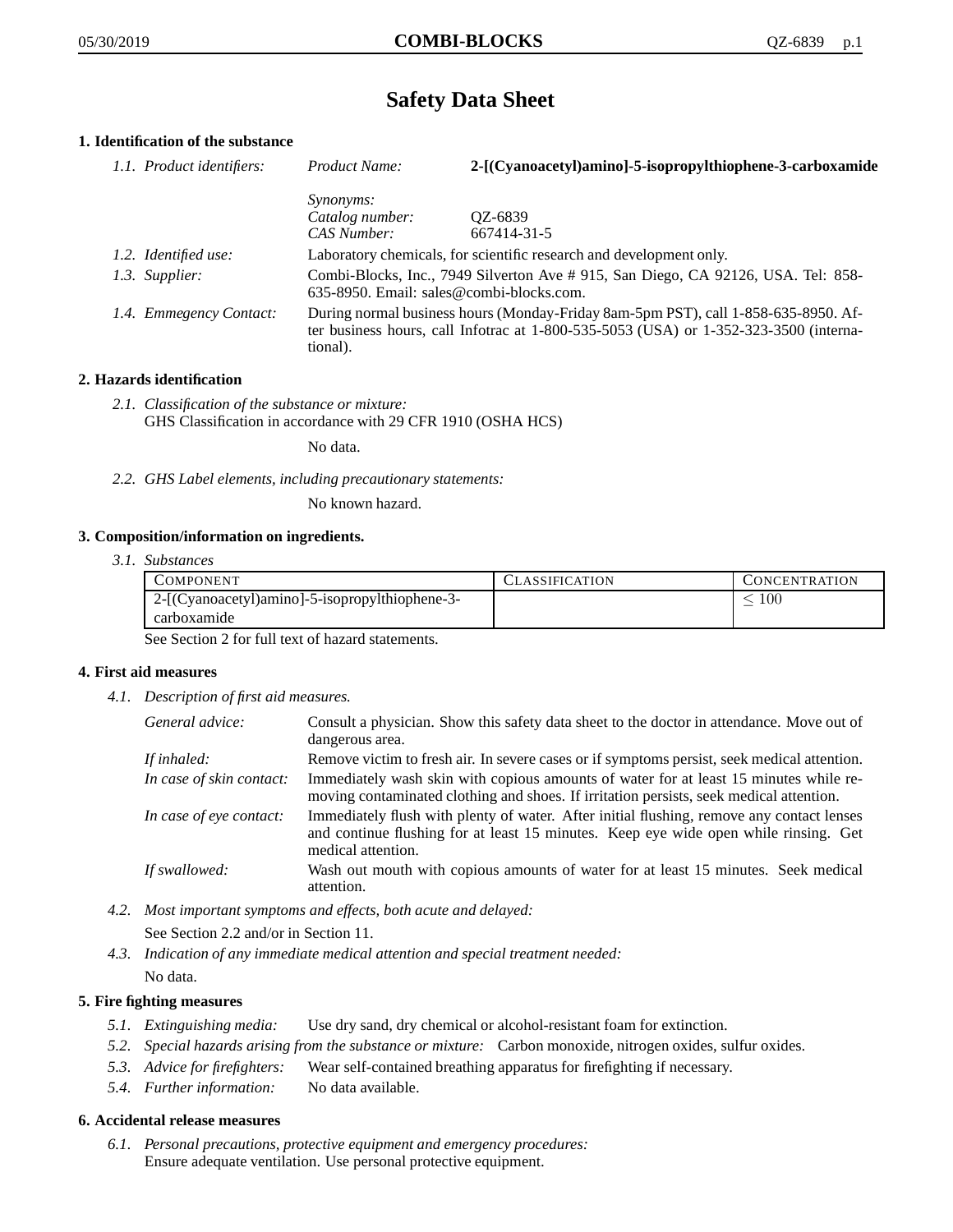- *6.2. Environmental precautions:* Should not be released into the environment. See Section 12 for additional ecological information.
- *6.3. Methods and materials for containment and cleaning up:* Sweep up or vacuum up spillage and collect in suitable container for disposal.
- *6.4. Reference to other sections:* Refer to protective measures listed in Sections 8 and 13.

## **7. Handling and storage**

- *7.1. Precautions for safe handling:* Avoid contact with skin and eyes. Avoid inhalation of vapour or mist. Keep away from sources of ignition - No smoking. Take measures to prevent the build up of electrostatic charge. For precautions see section 2.2.
- *7.2. Conditions for safe storage, including any incompatibilities:* Keep container tightly closed in a dry and well-ventilated place. Containers which are opened must be carefully resealed and kept upright to prevent leakage.
- *7.3. Specific end use(s):* Laboratory chemicals, for scientific research and development only.

## **8. Exposure Controls / Personal protection**

- *8.1. Control parameters:*
- *Components with workplace control parameters:* Contains no substances with occupational exposure limit values. *8.2. Exposure controls:*

*Appropriate engineering controls:* Ensure that eyewash stations and safety showers are close to the workstation location. Ensure adequate ventilation, especially in confined areas.

*Personal protective equipment:*

| Eye/face protection:    | Wear appropriate protective eyeglasses or chemical safety goggles as described by OSHA's<br>eye and face protection regulations in 29 CFR 1910.133 or European Standard EN166.                                                                                                                                         |
|-------------------------|------------------------------------------------------------------------------------------------------------------------------------------------------------------------------------------------------------------------------------------------------------------------------------------------------------------------|
| Skin protection:        | Handle with gloves. Gloves must be inspected prior to use. Use proper glove removal<br>technique (without touching glove's outer surface) to avoid skin contact with this product.<br>Dispose of contaminated gloves after use in accordance with applicable laws and good<br>laboratory practices. Wash and dry hands |
| <b>Body Protection:</b> | Complete suit protecting against chemicals, Flame retardant antistatic protective clothing.,<br>The type of protective equipment must be selected according to the concentration and<br>amount of the dangerous substance at the specific workplace.                                                                   |
| Respiratory protection: |                                                                                                                                                                                                                                                                                                                        |

Control of environmental exposure: Prevent further leakage or spillage if safe to do so. Do not let product enter drains.

## **9. Physical and chemical properties**

*9.1. Information on basic physical and chemical properties*

| (a)                        | Appearance:                                   | No data  |
|----------------------------|-----------------------------------------------|----------|
| (b)                        | Odour:                                        | No data  |
| (c)                        | Odour Threshold:                              | No data  |
| (d)                        | pH:                                           | No data  |
| (e)                        | Melting point/freezing point:                 | No date. |
| (f)                        | Initial boiling point and boiling range:      | No data  |
| (g)                        | Flash point:                                  | No data  |
| (h)                        | Evaporatoin rate:                             | No data  |
| (i)                        | Flammability (solid, gas):                    | No data  |
| (j)                        | Upper/lower flammability or explosive limits: | No data  |
| (k)                        | Vapour pressure:                              | No data  |
| $\left( \mathrm{l}\right)$ | Vapour density:                               | No data  |
| (m)                        | Relative density:                             | No data  |
| (n)                        | Water solubility:                             | No data  |
| $\circ$                    | Partition coefficient: n-octanol/water:       | No data  |
| (p)                        | Auto-ignition:                                | No data  |
| (q)                        | Decomposition temperature:                    | No data  |
| (r)                        | Viscosity:                                    | No data  |
| (s)                        | Explosive properties:                         | No data  |
| (t)                        | Oxidizing properties:                         | No data  |